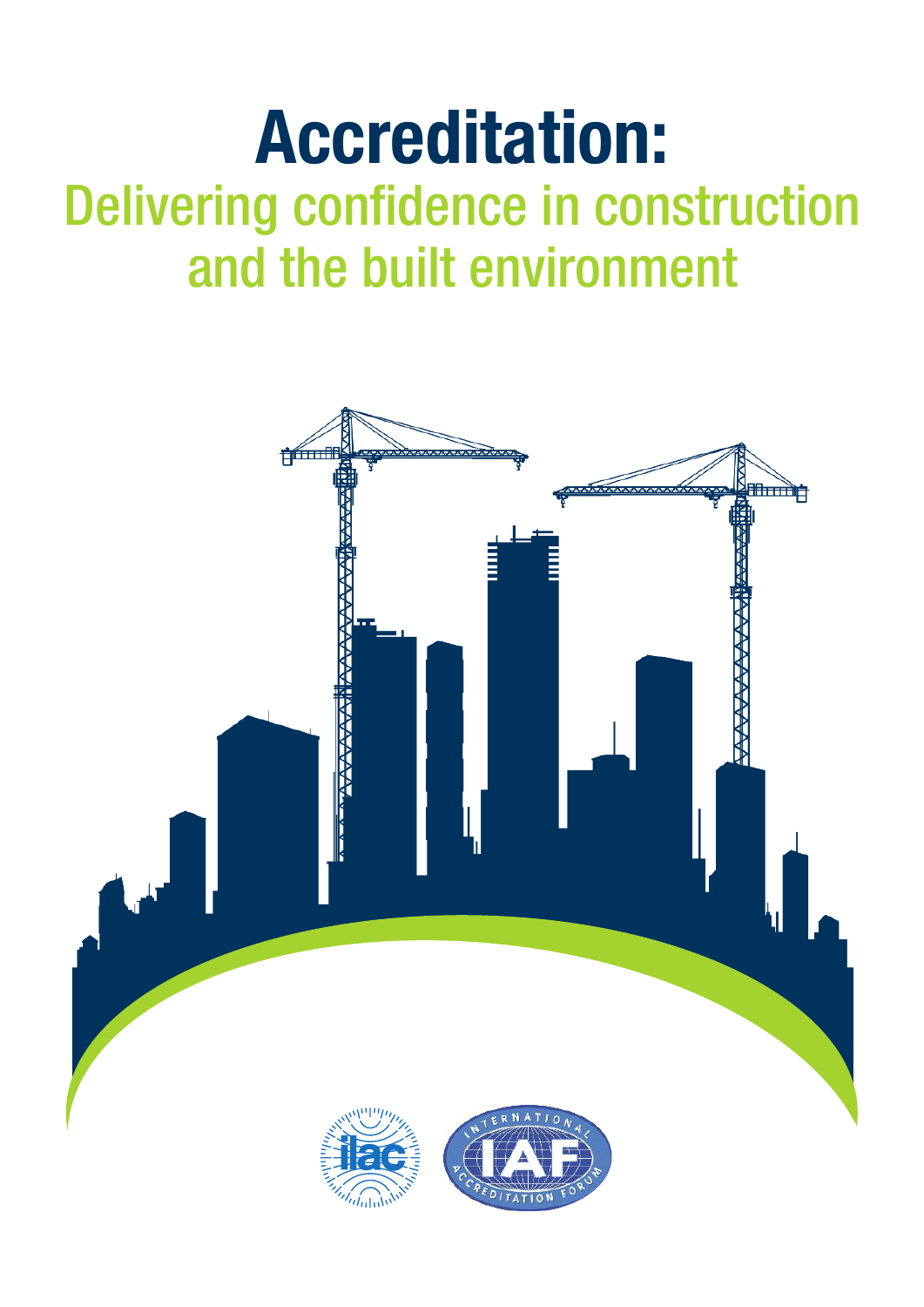## **Accreditation: Delivering Confidence in construction and the built environment**

Standards and accredited conformity assessment are market-based tools that can be used in the construction sector to cover construction products and materials, building techniques and practices, onsite Health & Safety, environmental impact, to even the use of digital technology in smart buildings.

The construction sector is complex and highly competitive, and provides challenges for companies seeking to improve margins, and reduce costs whilst improving build quality and ensuring a safe environment on site. Accreditation supports the construction sector to control risk, help drive efficiency, demonstrate regulatory compliance, and provide supply chain confidence.

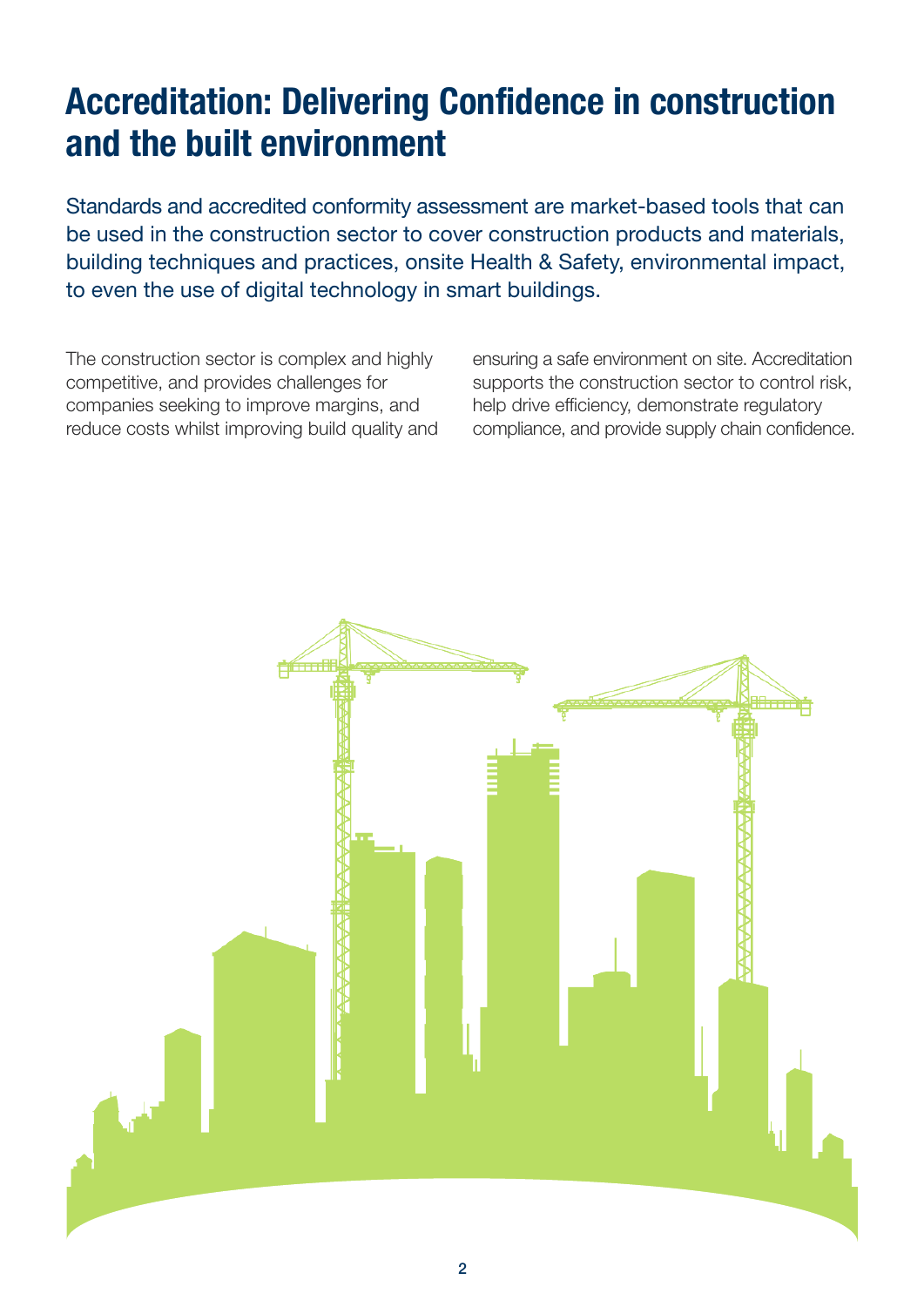### **What are the issues?**

- Are the buildings we live or work in safe?
- Are there measures in place to ensure that construction sites are safe places to work?
- What reassurance is there that raw materials and construction products meet specification and are of suitable quality?
- How do we know that buildings are capable of withstanding fire, storm, water, collapse, subsidence, vibration?
- How can we trust claims made about the environmental impact and sustainability of construction projects?

The building sector is important for economic development, employment creation and the environment. The volume of construction output is forecast to grow by 85% to \$15.5 trillion worldwide by 2030<sup>1</sup>. This growth will be driven by developed countries recovering from economic instability and emerging countries continuing to industrialize. With a growing world population, and around half of that population living in urban areas, the need for commercial and domestic construction and infrastructure increases. At the same time, there are diminishing natural resources, pressures on public and private finances pressures, and requirements placed on the environmental impact and long-term sustainability of construction projects.

Accreditation can support the sector to meet its need for smarter, cleaner and safer construction by providing assurance into the safety of the workforce on-site, the quality and origin of construction products and raw materials, the energy efficiency of buildings, the quality of design and architecture, the safe installation of electrical and gas networks, and the long-term sustainability of buildings.

#### Construction tenders in Northern Ireland require Environmental Management System Certification

In Northern Ireland, all construction works contracts procured by a Centre of Procurement Expertise (CoPE) include a requirement that all main contractors seeking to tender shall have and maintain an Environmental Management System (EMS) certified by an accredited third party. The department has taken this step to minimise the impact that construction has on the environment and to ensure that contractors comply with applicable laws and regulations.

Central Procurement Directorate (CPD) in conjunction with the CoPEs will approve and accept third party certification of an EMS provided that:

- it is based on a recognised standard for example, ISO 14001, and
- it is construction focused incorporating site inspections and
- the third party certification body is accredited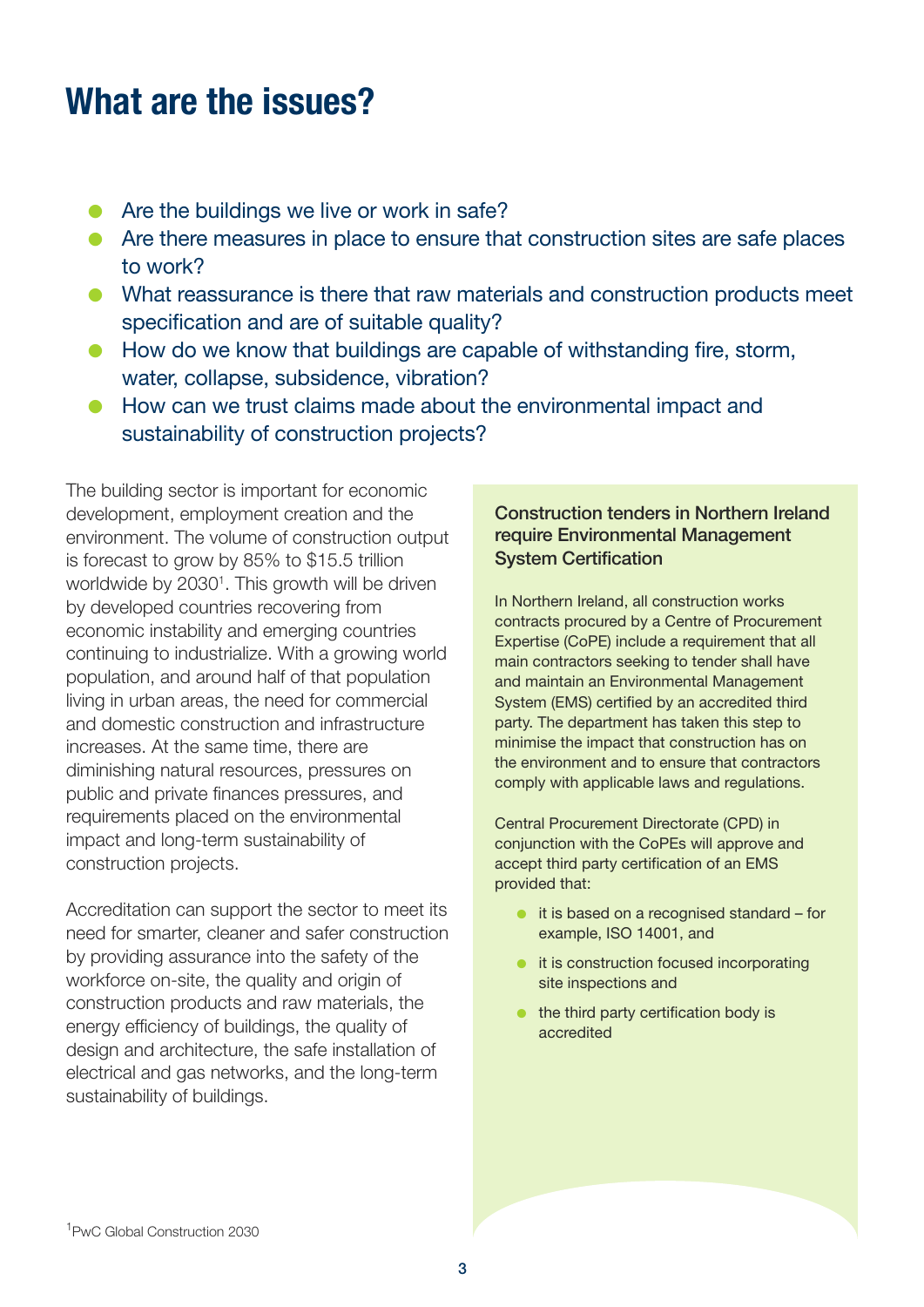### **What is the role of accreditation?**

Accreditation determines the technical competence, integrity and impartiality of organisations providing conformity assessment services such as testing, calibration, certification, and inspection based on international standards.

Accreditation is an impartial and objective process that provides the least duplicative, the most transparent and the most widely accepted route for the provision of credible and trustworthy conformity assessment results.

Accreditation bodies are established in most countries to ensure that conformity assessment bodies are subject to oversight by a competent body. Internationally recognised accreditation bodies, which have been evaluated by peers as competent, sign international arrangements that enhance the acceptance of products and services across borders, thereby creating a global infrastructure to support trade regulatory approval processes, and confidence in the marketplace.

These arrangements are managed by IAF, in the fields covering accreditation of certification bodies and verification/validation bodies, and ILAC, in the areas of laboratory and inspection body accreditation.

This system helps to make work carried out by accreditation bodies consistent across the globe, and maintains international standards from one accreditation body to others. As a result, products and services tested, inspected or certified once under the IAF and ILAC umbrella can be accepted everywhere with equal confidence.

#### Swedish Authorities rely on accredited personnel certification to support the quality of the built environment

The Swedish authority Boverket – the Swedish National Board of Housing, Building and Planning uses accredited certification bodies accredited to ISO/IEC 17024 to certify persons to ensure that they are competence according to:

- Expert in Energy consumption in buildings according to regulation BFS 2011:9
- Expert in Quality assurance during construction of buildings according to regulation BFS 2011:14
- Expert in Ventilation system in buildings according to regulation BFS 2011:16
- Expert in Fire protection in buildings according to regulation BFS 2011:17
- Expert on Culture values for buildings according to regulation BFS 2011:16
- Expert in Accessibility in buildings according to regulation BFS 2011:18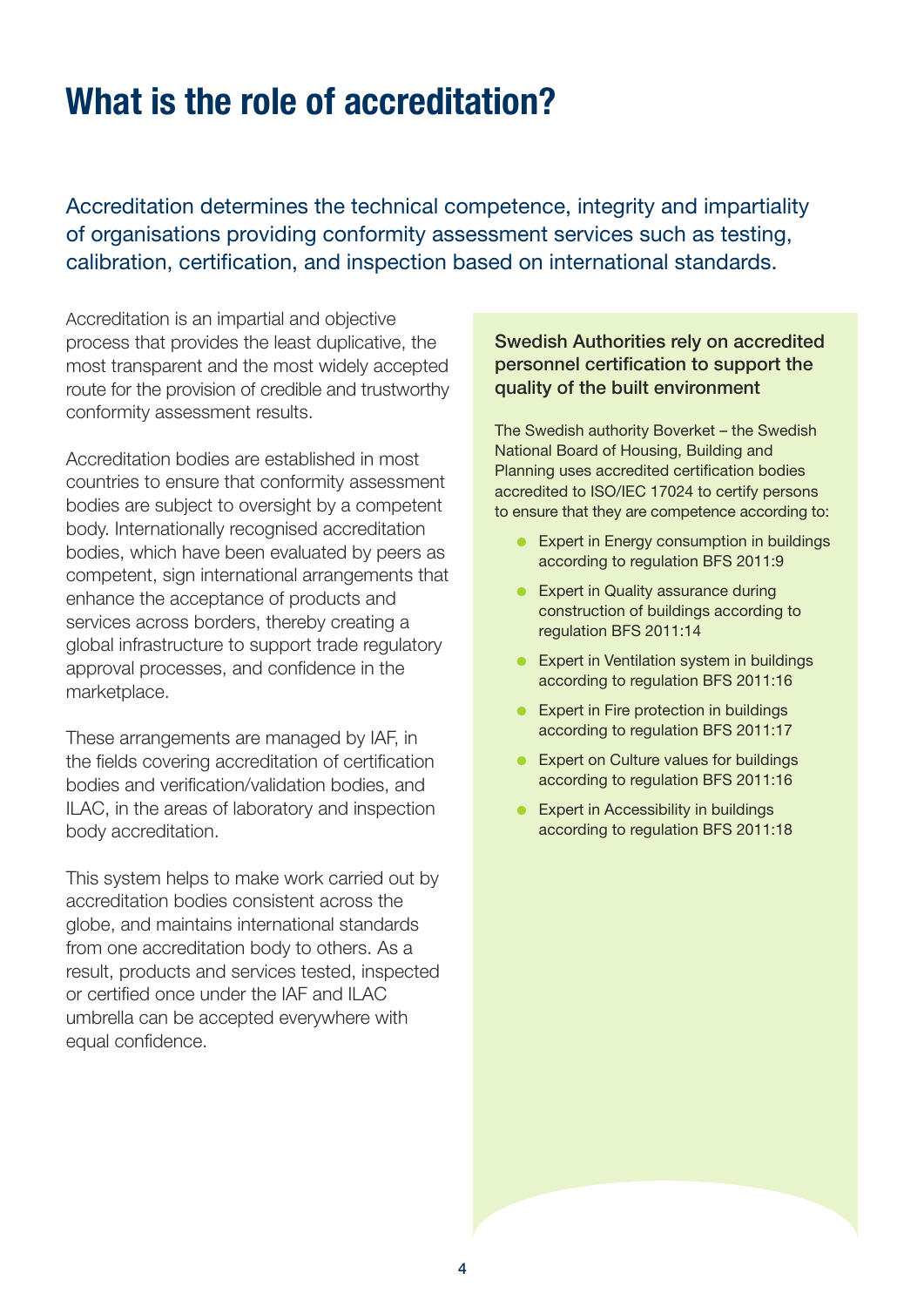### **What benefit does accreditation provide?**

### **For Government and Regulators**

Accreditation is a well-established process that can demonstrate that organisations are compliant with their regulatory responsibilities. It can also:

- Reduce the need for central and local government to employ their own specialist assessment personnel. Accreditation provides assurance to Government to rely on commercial providers of evaluation and inspection services in the construction sector.
- $\bullet$  Enable innovation and the dissemination of good practice.
- Build a more competitive economy through the international acceptance of results and certificates and the removal of technical barriers to trade.
- Build supply chain and public trust of activities that have the potential to impact on public confidence, health and safety or the environment.

#### Ensuring greater safety on building sites in Dubai

Local regulators, the Public Health & Safety Department & Building Department in Dubai require that lifting equipment including cranes and lifts are periodically inspected by accredited inspection bodies. This helps supports the regulator, as well as ensure a safer working environment.

### Improving the quality of public sector housing in Hong Kong

The Hong Kong Housing Authority builds an average of 20000 flats per year for the public sector in Hong Kong. The quality of building materials and components is a prime concern to both the Authority and to industry as rework of any non-complying building products would have time, cost, safety and reputational implications. The Housing Authority fully recognises that product certification is an upstream quality control process and it offers higher quality assurance through regular rigorous audits by a competent third party certification body.

As a result, the Housing Authority specifies the requirement of using certified products for ten major building materials in its construction projects. Other than those building materials specified by Housing Authority, more construction product certification schemes have also been developed or are being developed (e.g. steel reinforcement, paints, mechanical couplers, aggregate products, etc) per the requirement of various stakeholders. Product certification provides a reliable means for assuring production quality throughout the whole production process from incoming raw materials, production, inspection, sample selection and testing, traceability, etc thus making available certified construction products of quality for use in building projects.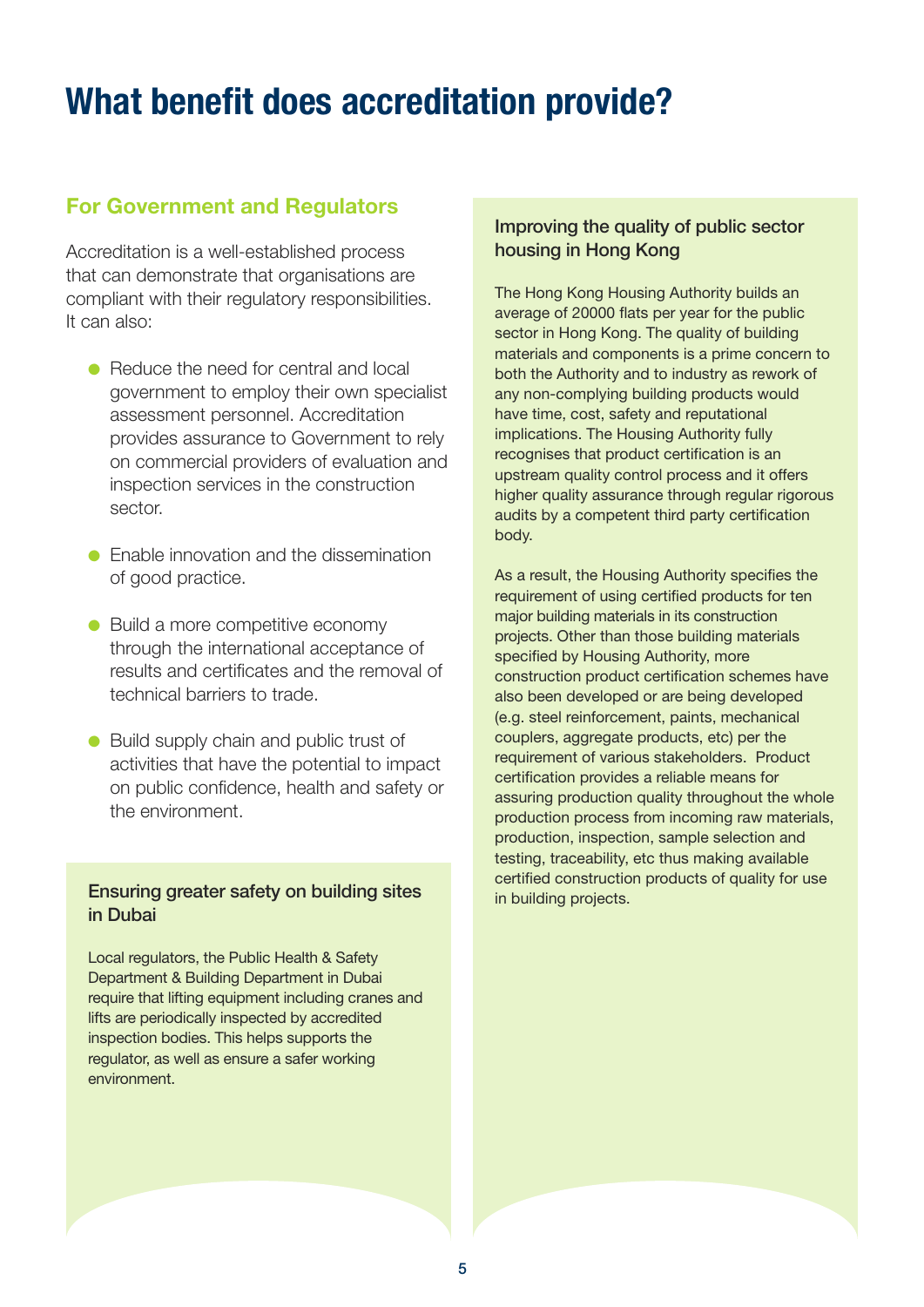### **What benefit does accreditation provide?**

### **For Construction Companies**

- Confidence that manufactured products and raw materials are safe and meet specification, thereby reducing potential delays, product failure, and project costs.
- Provide a safe working environment for employees
- Using an accredited body to carry out an independent evaluation helps demonstrate due diligence in the event of legal action.

### The competence of Building Control underpinned by accreditation in New Zealand

Building Consent Authorities (BCAs) in New Zealand that carry out building consenting and inspection must be accredited to demonstrate their competence and impartiality. Accreditation is awarded against standards and criteria published by the Ministry of Business, Innovation and Employment (MBIE). Accreditation aims to improve the control of, and encourage better practice and performance in building design and regulatory building control.

### **For Manufacturers of construction products**

- Reliable measurements, tests and inspections are carried out in compliance with best practices to limit product failure, reduce down time and control manufacturing costs.
- Accreditation to internationally-recognised standards can provide a competitive advantage and facilitate access to export markets
- Accreditation is recognised by Regulators and can support approval processes
- Using an accredited body to carry out an independent evaluation helps demonstrate due diligence in the event of legal action.

Japanese local governments and public agencies rely on accredited testing laboratories in the ready-mixed concrete and building material industries for public works

In Japan, Testing Laboratory Accreditation System based on the JIS Law (Japan National Laboratory Accreditation System, JNLA) for concrete strength testing and metallic materials tensile testing are adopted in specifications or guidance documents issued by local governments and public agencies as part of requirements for third party testing facility. Based on these requirements, for example in the ready-mixed concrete and building material industries, testing facilities are accredited according to ISO/IEC 17025 as testing laboratories so that they can deliver confidence in their test results and contribute in ensuring the safety of public construction and built environment.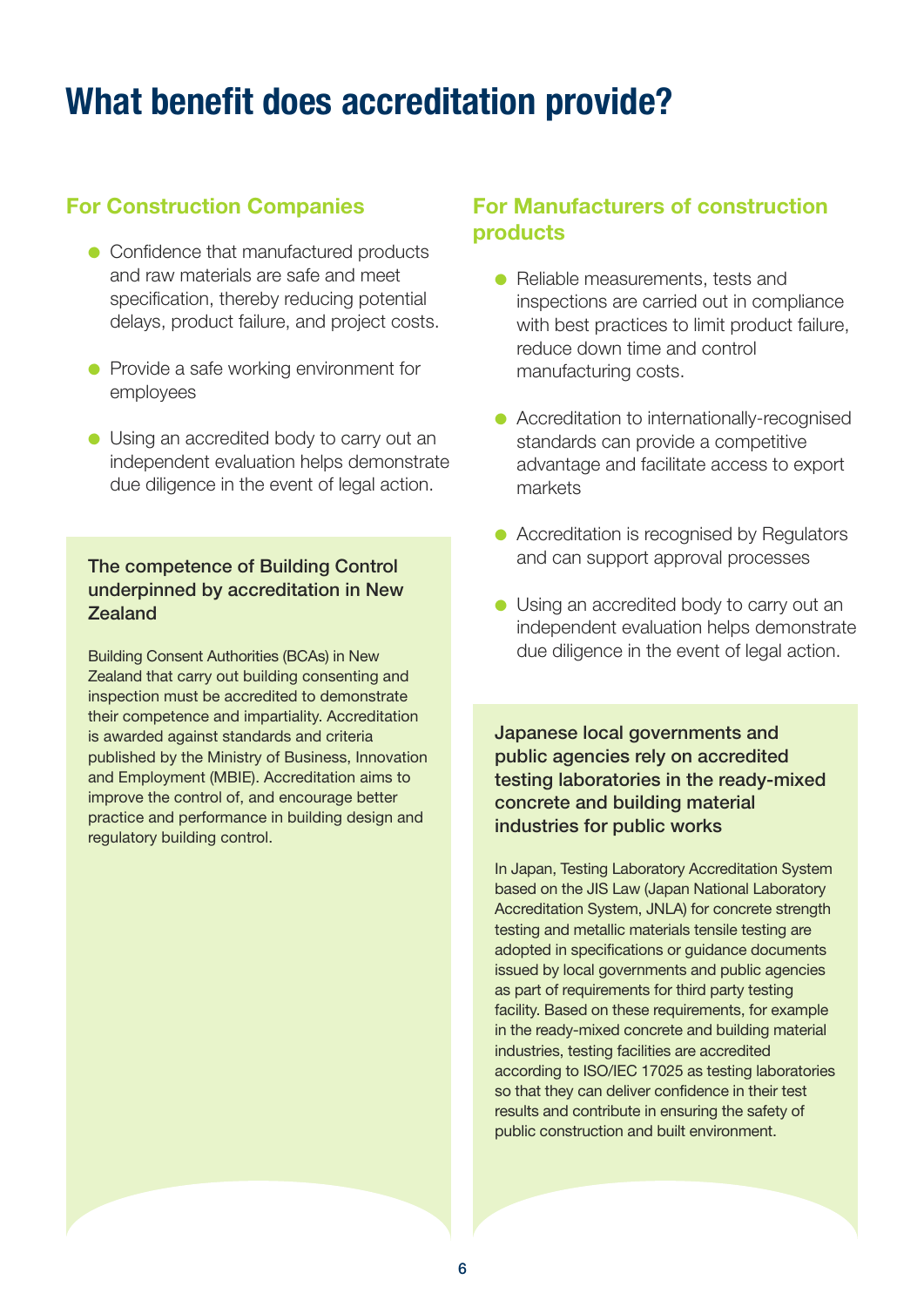### **What benefit does accreditation provide?**

### **For Building owners and Facilities Managers**

Owners of commercial properties or Facilities Managers are responsible for provide a safe and efficient environment which supports businesses and other types of organisations. Facilities managers use the services of external contractors to provide testing, inspection and certification services to monitor the safety of the built environment.

Accreditation ensures that they can make an informed choice and have confidence in their selection of suppliers.

This can include the testing of asbestos samples, legionella bacteria, noise acoustics, sound-proofing, and ambient air quality. It also covers the certification of renewable energy installers, the installation of alarm and security systems, fire safety inspections, asbestos surveys, legionella risk assessments, and pressure vessel lift inspections.

### Ensuring the safety of pressure vessels in South Africa

The Minister of the Department of Labour (DoL) recognises the use of Risk Based Inspection (RBI) implemented by those responsible for pressure vessels and steam generator in industries. These regulations are enacted through an accreditation programme that recognises that certification bodies will certify risk based inspection management systems. Industry benefits through reduced downtime of equipment, and potentially lower insurance premiums.

### **For consumers**

- Confidence in the safety of new and existing buildings and the general infrastructure.
- Confidence in the claims made about sustainability, environmental and energy performance of commercial and domestic buildings.

### Testing the quality of construction products and materials in the UK

Testing laboratories operate in the fields of construction materials (such as concrete, aggregates, cement, soils, bituminous materials, roofing materials, rock and natural stone, masonry, steel), manufactured construction products (such as Road Signs & Lighting Columns, Floors, Non Electrical Cutlery and Domestic Kitchen Tools, Windows, Glazing and Doors, Pipes, Ducts and Fittings, Plumbing Components, Valves, Fittings and Water Meters, Vehicle Light Fittings, Bulbs and reflectors, paints and coatings, Road Signs & Lighting Columns, ceramics, tools, and artificial sports and playground surfaces), geotextiles, NDT, engineering materials, machinery and structures, acoustics, and air leakage testing to deliver supply chain confidence.

Calibration laboratories specialise in acoustics, dimensional, mass, density, volume, force, torque hardness, electrical, pressure, fluids, temperature and humidity testing.